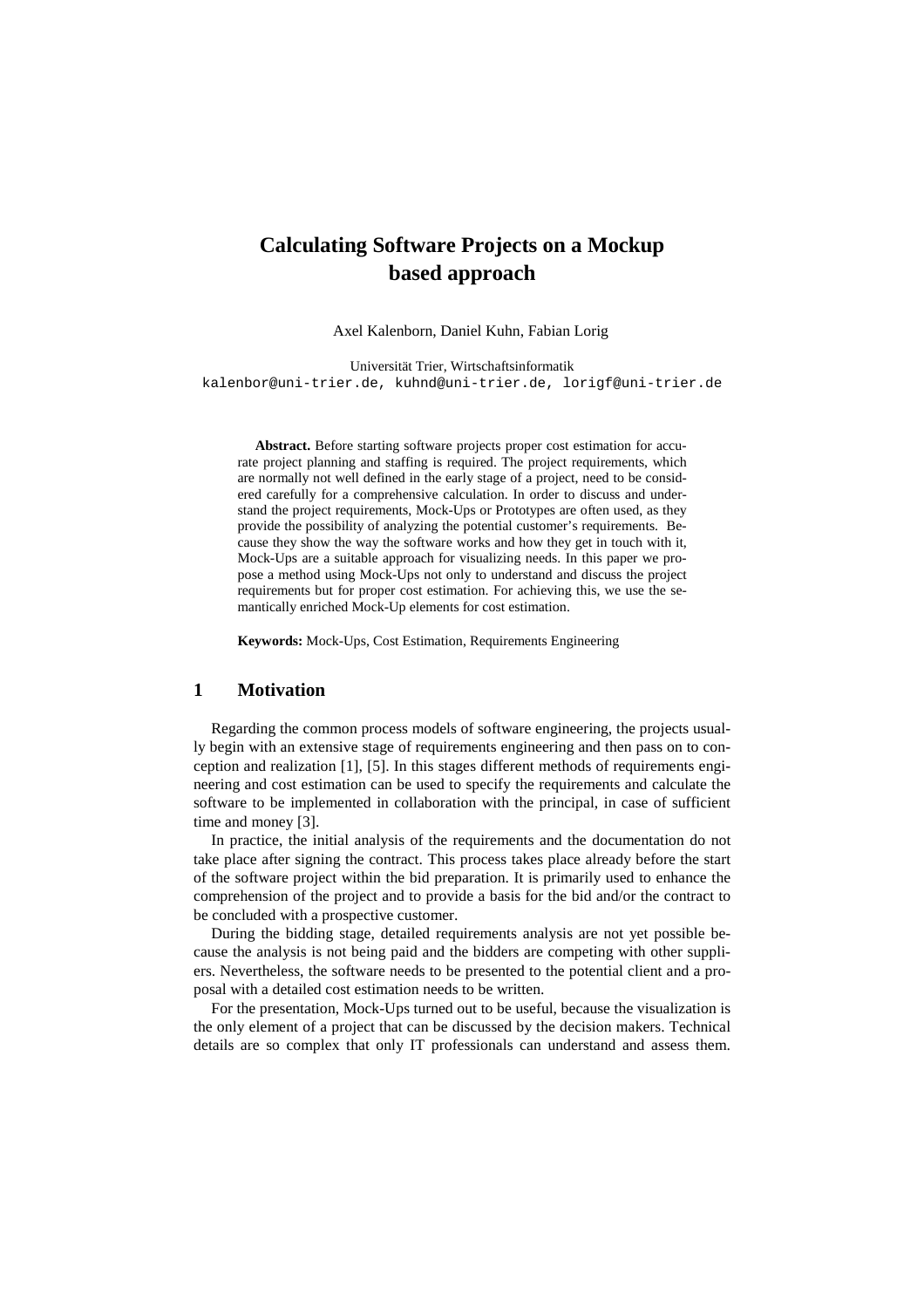This phenomenon is known as  $IKIWISI<sup>1</sup>$  and deals with the problem that the software users do not understand the requirements until they see them [2].

Because of this, drafts, screenshots and HTML prototypes have been established in the context of bid preparation of internet based projects in these days and have to be created to keep the chance to award a contract.

IT budgets are running short and require an efficient approach when preparing a bid. The paper addresses this problem and presents a way to integrate the process of creating and calculating a project in a Mock-Up based approach. In this approach the calculation is one aspect that is integrated in the Mock-Up while modeling it. Thus, the focus of this papers lies on dialog oriented and internet based systems.

# **2 State of the Art**

During the bidding stage there are two challenges the bidders are facing. They have to gather the customer's requirements. A suitable approach is using a Mock-Up to visualize the requirements for evaluating them in collaboration with the principal. The reason is the high importance of the usability and the presentation layer [6]. Likewise they have to prepare a precise calculation for the project.

For the Mock-Up creation the bidders often use graphic programs or HTML editors. Though, these tools only focus the visual layer. There is no chance to provide any information about the cost estimation or a technical description. This has to take place in a separate step.

The cost estimation occurs in assistance with estimation methods. Those can be distinguishing in empiric and algorithmic estimation methods. The empiric estimation methods use ascertainment and analyses provided by previously calculated projects and therefore cause minimal effort. Consequently the estimation is not as accurate as the estimation based on algorithmic methods.

Algorithmic estimations (also known as parametric estimations), such as COCOMO II, use mathematical formulas for cost estimation. To determine the parameters, the empirical results will be analyzed regarding relevant values, i.e. those who affect the project time or cost.

A study by Molokken and Jorgensen describes that empiric estimations (70-80%) were more often used than algorithmic estimations (10-20%) in practice [7].

The cost estimation quality is highly influenced by the experience of the estimator as well as the precision of the quantity structure of costs which was defined for the cost estimation [8]. Thus, in case the project is in an early state, empirical methods need to be used for cost estimation, due to a lack of information. Algorithmic methods are not easy to use because the analysis for defining suitable arguments is complex. The cost estimation with empiric methods assumes that in the past similar project have been calculated. In case there are not such projects given, the estimation will become more difficult and the use of risk markups will be required. However, in the worst case using risk markups in cost estimation will cause the offer to be no longer competitive.

<sup>&</sup>lt;sup>1</sup> IKIWISI: I know it, when I see it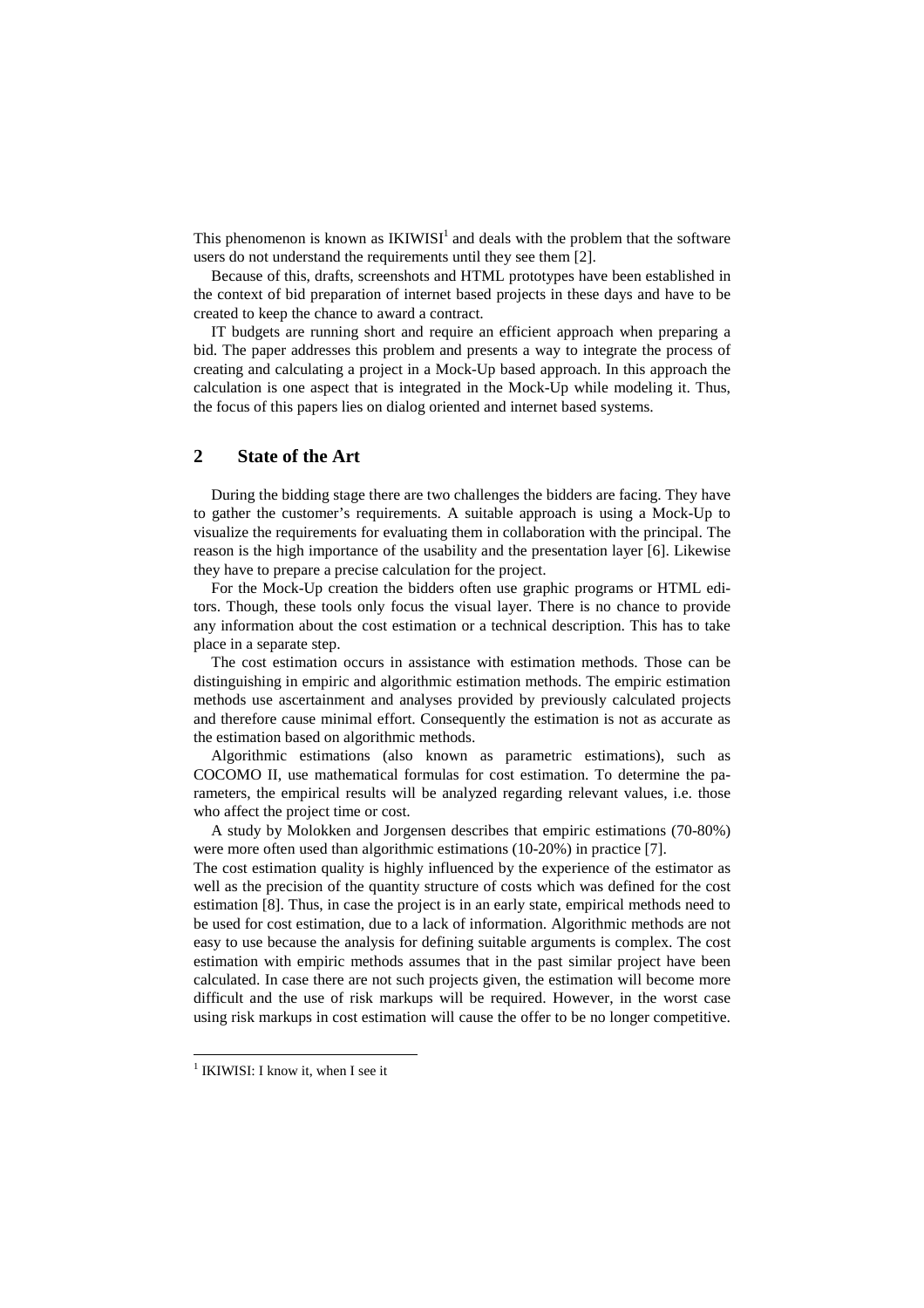To avoid this dilemma, we present an approach using Mock-Ups to provide a process of cost estimation.

## **3 Mock-Ups for software calculation**

As mentioned before, Mock-Ups are usually used for representing the presentation layer. However, the *Modeling by Example* approach describes a different strategy. Beside the visualization of the requirements, this method tends to enrich Mock-Ups with semantic information. The aim of semantic enrichment is an automatic creation of a project calculation as well as a technical and professional specification.

#### **3.1 The modeling by example method**

The idea of Modelling by Example refers to the Query by Example approach [9]. With this method the user can add entries to a database without minding different database language as for example SQL. The Modeling by Example method transfers this approach to requirements engineering of web applications. Instead of making the user learn new methods of representation or modulation, the resulting presentation layer will be used for the conception of the web application [10].

The construction of Mock-Ups follows the template concept, which is widespread in the development of web applications. The template describes the website's "Look & Feel", which will be included in all subsites. Furthermore the hypertext layer is depicted on the template.

The real content of a web application contains text, pictures, form elements and further objects. An example of a form would be a contact form on a website. A contact form contains form elements for the input of user data. Furthermore, there is a submit button which triggers an action. As a result, the user sees a success or a failure site. For representing this behavior, the Modelling by Example approach defines rules for controlling the behavior of sites.

#### **3.2 Semantical enrichment in the MbE method**

The related sites (e.g. contact form) and the defined rules are summarized into a module. A useful description for the example above would be a contact form.

Sites represent the module's visual aspect. Beside this aspect, there are yet 3 another aspects. Those provide the semantic enrichment of modules (figure 1).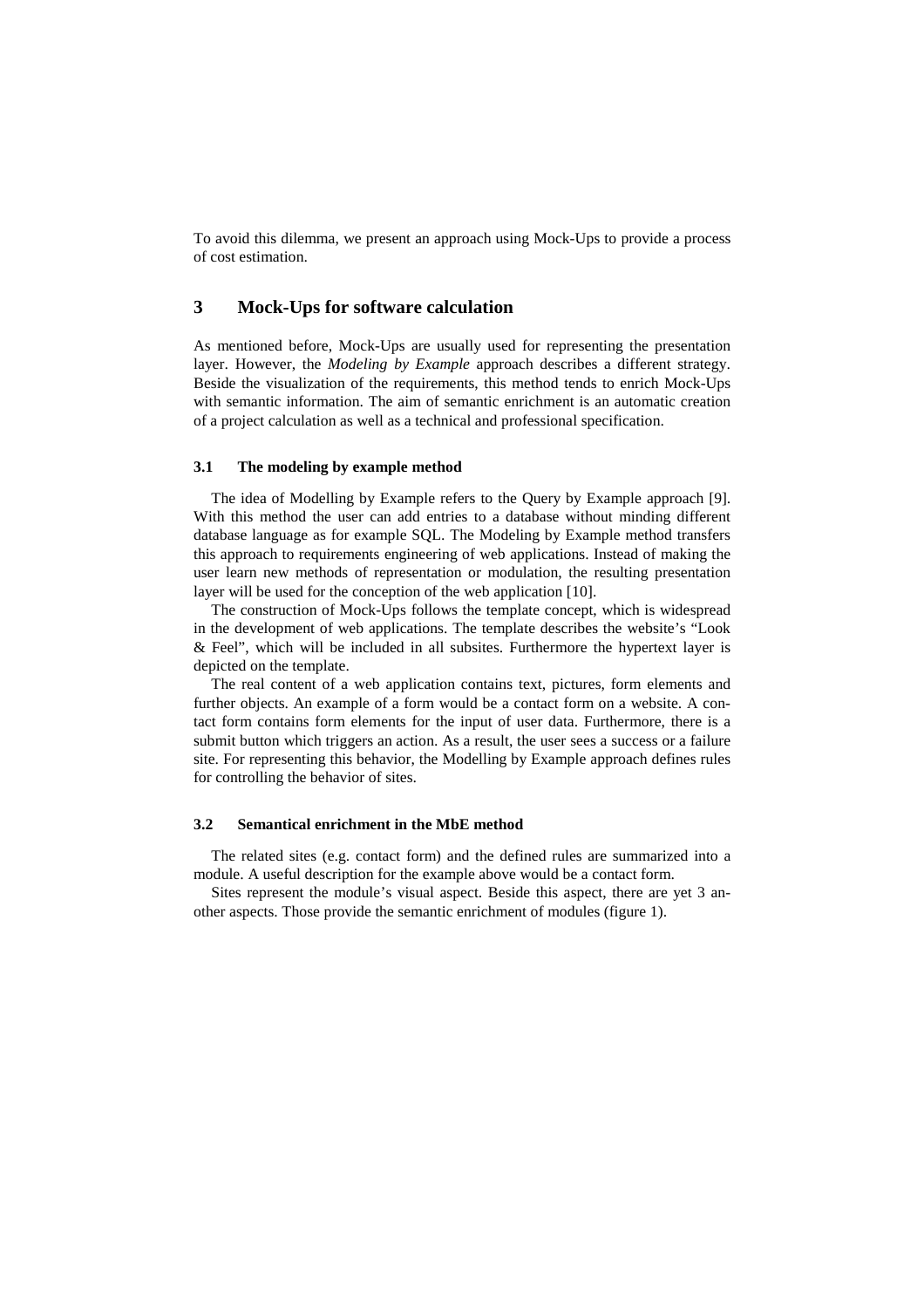

- The professional aspect contains the description of the modules, sites and templates. It serves the annotation of the Mock-Up and its functions.
- The technical aspect contains information that can be used for creating professional and technical aspect as well as test case specifications.
- The calculative aspect contains information about the expenditure and the duration for the conversion of the project. The precise pattern of the calculation is described in chapter 4.

The three aspects descripted above can not only be allocated to the modules itself. Furthermore, also sites and those elements (text, picture etc.) that are included in the module can be enriched by these aspects.

A core aspect of the Modelling by Example method is the reuse of requirements. Each requirement like the contact form example shown above can be mapped into a module. Those modules can then be enriching with semantic information. The precalculated modules will be stored in a separate module collection.

# **4 Mobex: a tool for semi-automated software calculation**

To prove the suitability of this approach in practice, the Mobex tool was developed, implementing the Modelling by Example method.

#### **4.1 The Mobex Tool**

The Mobex tool combines features for image editing and requirements engineering. The presentation view of the Mock-Ups is the tool's key component according to the Modelling by Example method. An overview of all single modules and their sites will enable the user to navigate using a tree structure.

For enriching sites with content the user may choose between a set of elements given by the tool. These sets contain elements such as forms, text, pictures etc. Furthermore, Mobex provides an integrated library. In this library templates, functions and stylesheets can be defined and added to a module, site or element when required. Semantic information as described above can be added to the library elements, too.

The allocation of semantic information will be done using the properties of the objects (for example element). Semantic information will be applied to objects in a textual-based way.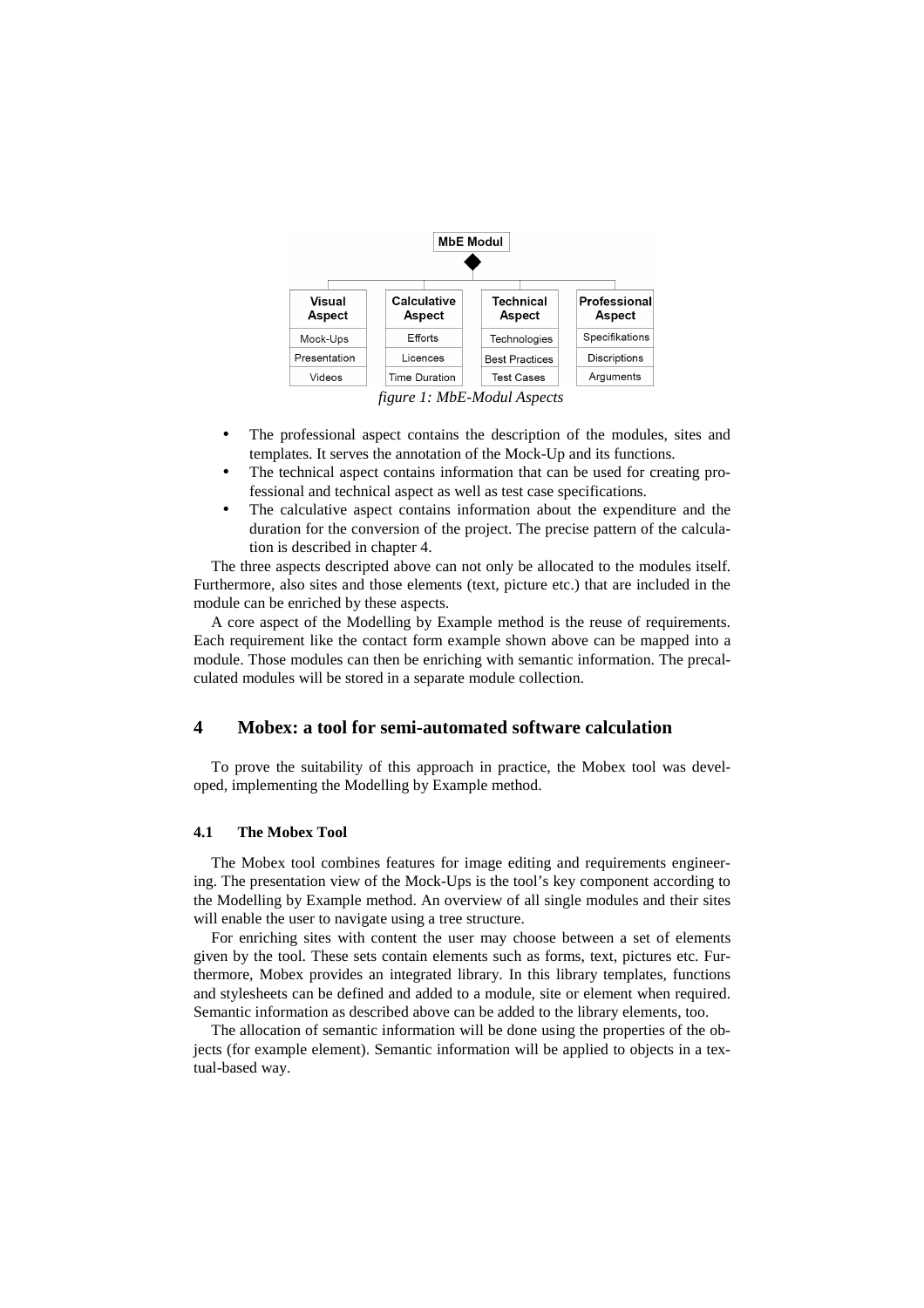In order to be able to use the semantic information, a report generator was integrated into the Mobex tool. Hereby, professional- and technical descriptions can be generated as well as an offer based on the semantic information.

#### **4.2 The calculation schema in Mobex**

To be able to make a precise cost estimation of the project, a quantity structure of the components which are going to be developed is needed. To receive this quantity structure, different variables like lines of code, the number of input and output masks or input and output data that the software produces, etc. can be used [3]. Some of these variables can be used while creating Mock-Ups.

For providing calculatory aspects of the Mock-Ups, the elements will be enriched like analogue to the technical and functional aspects. Each element of a Mock-Up can be arbitrarily assigned to many categories of expenses and provided with cost rates and times. In addition, a risk premium in the form of a percentage mark-up rate is provided at the level of modules. This risk premium enables the Mobex user to account the risk of complex application parts. The anchoring of the risk premiums on the level of modules emphasizes their characteristics as a self-contained unit. They are modeled as such and can be reused.

To increase the flexibility of the calculation, a schema combining a *cost type* (CT) with a *time dimension* (TD) a *cost rate* (CR) a *time unit* (TU) and a *value* (V) is used. As time dimensions (TD), hours, days, weeks, months and years are provided. In order to map expenses, which have no time dimension, such as license fees or hardware procurement, the time dimension (TD) can take the value "no", and the time unit (TU) will then be ignored in the calculation.

Three examples illustrate the possibilities of the calculation scheme:

- One (TU) hour (TD) Customizing (CT) costs  $80 \in (CR)$  and the customizing of a captcha module in a contact form takes two hours (V), so cost of 160  $\in$  arise.
- The license costs for a database (CT) amounts to  $4.500 \in (CR)$  and two licenses for the project (V) are required, resulting to 9.000  $\epsilon$  costs of yield.
- For the rental of a server (CT) are each (TU) Month (TD) 250  $\in$  (CR) computes a year (V) server rent thus causes  $3.000 \in \text{cost}$ .

The total costs (TC) for the implementation of a project are then obtained from the sum of the costs of all the individual elements (e) multiplied by the respective risk premiums (RP) of the modules (m).

$$
TC = \sum_{m=1}^{n} \left[ \sum_{e=1}^{n} [TU_{me} * TD_{me} * CR_{me} * V_{me}] * RP_{m} \right]
$$

 $m=1$ <br>In the Mobex Tool a standard set of types of expenses across projects is defined (e.g. conception, programming or testing) and can be completed in each project with individual types of expenses and priced differently to achieve maximum flexibility.

In order to facilitate the consideration of expenses directly when creating the Mock-Ups, all available elements can be provided with standard cost rates. The cost